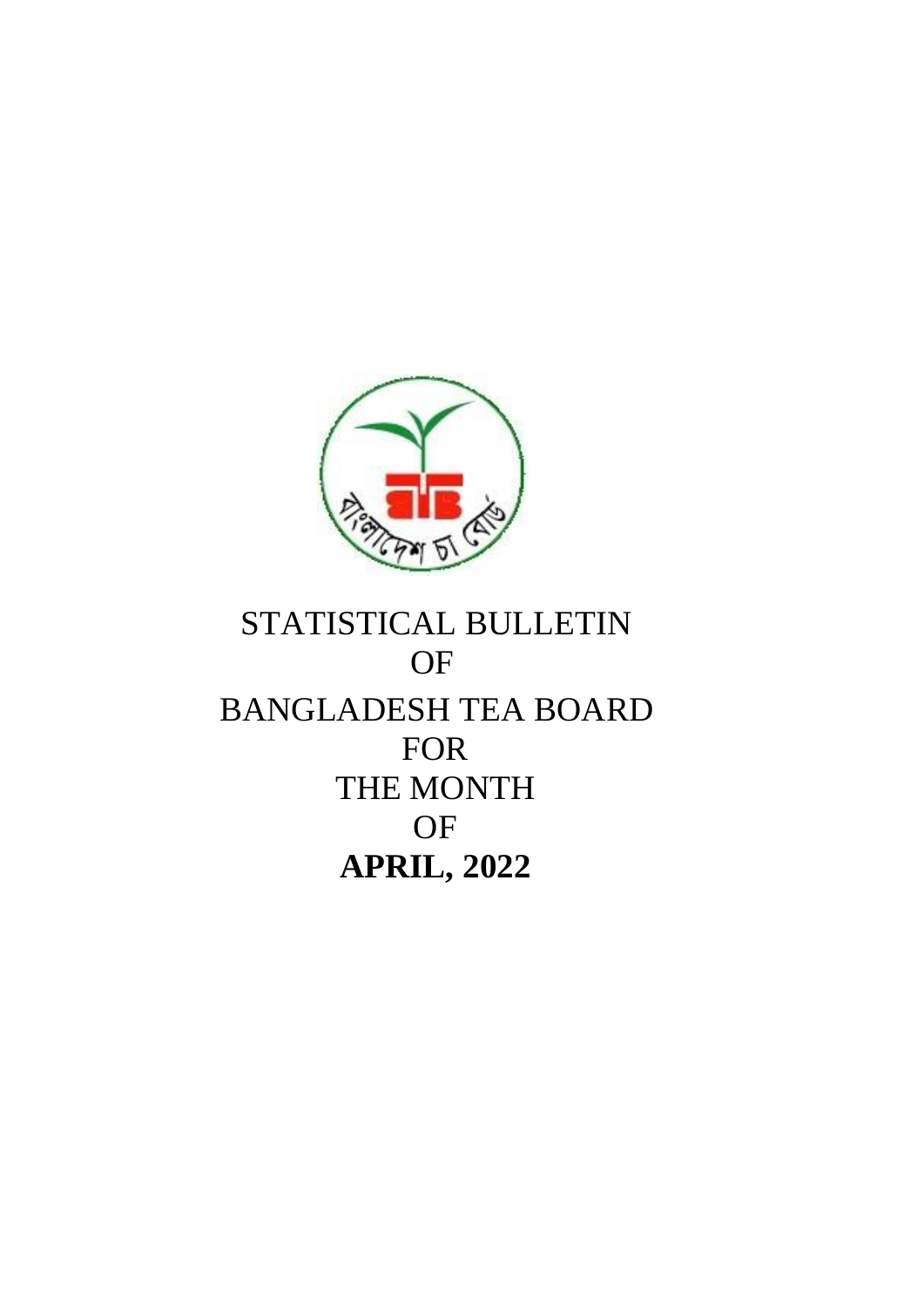### **MONTHLY STATISTICAL BULLETIN FOR THE MONTH OF APRIL, 2022**

### **TEA PRODUCTION, SALE, MARKET PRICE AND EXPORT**

(Quantity :'000'Kg) (Value : '000'Tk)

(Av.Price : Tk. /Kg)

### **ANNUAL PRODUCTION**

| YEAR              | 2022   | 2021  | 2020  |
|-------------------|--------|-------|-------|
| PRODUCTION TARGET | 100000 | 77780 | 75940 |
| ACHIEVEMENT*      | 7059   | 96506 | 86394 |

\*Figure: **upto April, 2022**

|              |                           | <b>Production 2022</b>     | <b>Production 2021</b>    |                            | <b>Production 2020</b><br>During<br>the<br>$month*$<br>175<br>175<br>26<br>201<br>1,826<br>1,625<br>4,191<br>2,365<br>8,655<br>8,963<br>21,809<br>12,178<br>33,987<br>11,321<br>45,308<br>12,144<br>57,452<br>11,486<br>68,938 |                     |  |  |
|--------------|---------------------------|----------------------------|---------------------------|----------------------------|--------------------------------------------------------------------------------------------------------------------------------------------------------------------------------------------------------------------------------|---------------------|--|--|
| <b>Month</b> | During<br>the<br>$month*$ | $Up$ to<br>the<br>$month*$ | During<br>the<br>$month*$ | $Up$ to<br>the<br>$month*$ |                                                                                                                                                                                                                                | Up to the<br>month* |  |  |
| January      | 507                       | 507                        | 286                       | 286                        |                                                                                                                                                                                                                                |                     |  |  |
| February     | 33                        | 540                        | 19                        | 305                        |                                                                                                                                                                                                                                |                     |  |  |
| March        | 1585                      | 2125                       | 1681                      | 1986                       |                                                                                                                                                                                                                                |                     |  |  |
| April*       | 4934                      | 7059                       | 3932                      | 5918                       |                                                                                                                                                                                                                                |                     |  |  |
| May          |                           |                            | 6151                      | 12069                      |                                                                                                                                                                                                                                | 12,846              |  |  |
| June         |                           |                            | 13354                     | 25423                      |                                                                                                                                                                                                                                |                     |  |  |
| July         |                           |                            | 12338                     | 37761                      |                                                                                                                                                                                                                                |                     |  |  |
| August       |                           |                            | 14387                     | 52148                      |                                                                                                                                                                                                                                |                     |  |  |
| September    |                           |                            | 12607                     | 64755                      |                                                                                                                                                                                                                                |                     |  |  |
| October      |                           |                            | 14578                     | 79333                      |                                                                                                                                                                                                                                |                     |  |  |
| November     |                           |                            | 10241                     | 89574                      | 10,495                                                                                                                                                                                                                         | 79,433              |  |  |
| December     |                           |                            | 6932                      | 96506                      | 6,961                                                                                                                                                                                                                          | 86,394              |  |  |

### **MONTH-WISE PRODUCTION**

\* Figure **April-2022**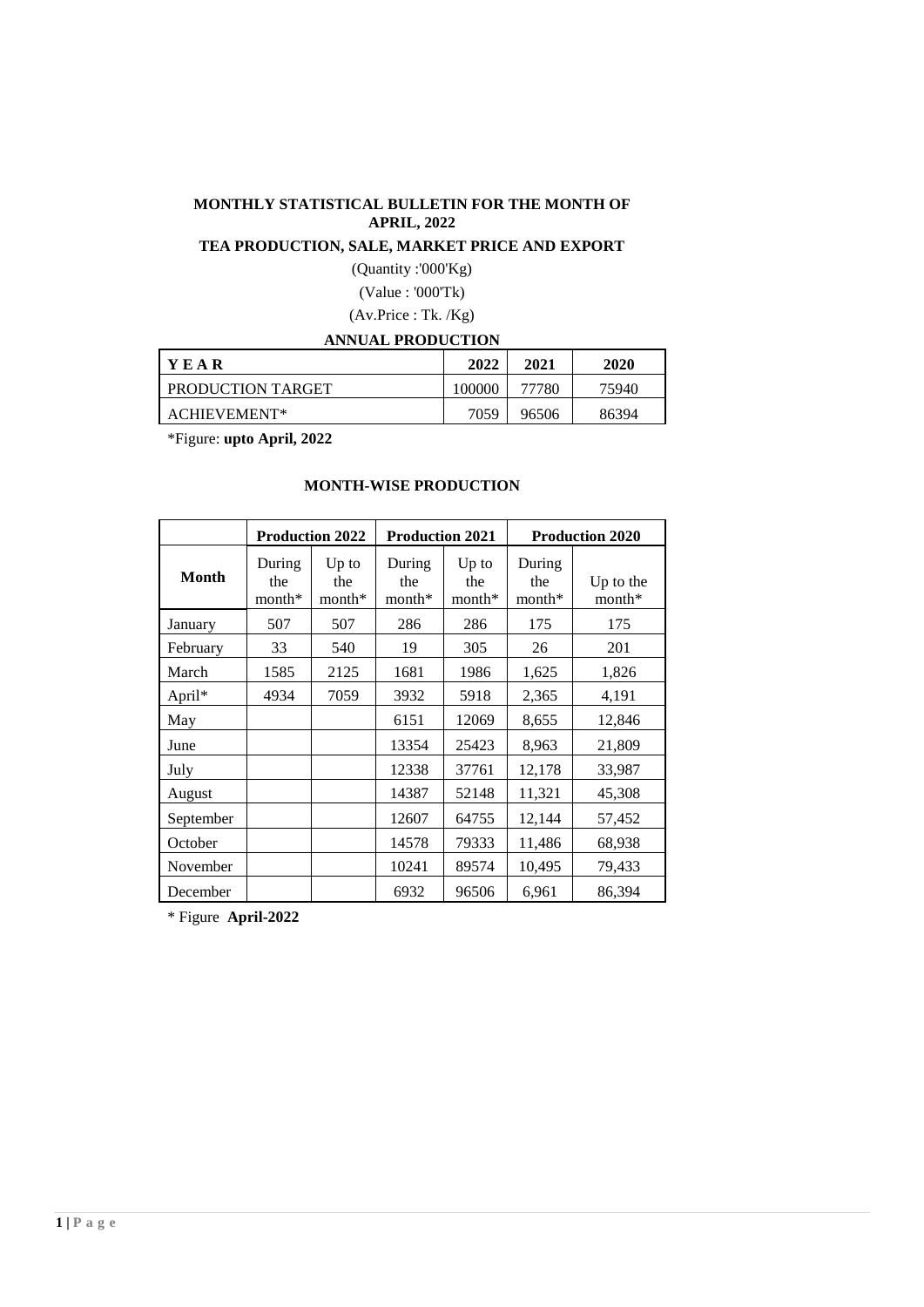#### **CHITTAGONG AUCTION (AUCTION SEASON) SALE**

### **STATEMENT OF CST & OST**

( Quantity : '000' Kg)

( Value : '000' TK)

### (Av. Price : Tk/Kg)

|         |     |              |     | <b>OLD &amp; CURRENT SEASON TEA</b> |     |              |     |            |     | <b>OLD &amp; CURRENT SEASON TEA</b> |     |              |
|---------|-----|--------------|-----|-------------------------------------|-----|--------------|-----|------------|-----|-------------------------------------|-----|--------------|
|         |     |              |     | (For April, 2022)                   |     |              |     |            |     | $Up$ to April, 2022)                |     |              |
| Year    |     | <b>CST</b>   |     | <b>OST</b>                          |     | <b>Total</b> |     | <b>CST</b> |     | <b>OST</b>                          |     | <b>Total</b> |
|         | Qty | Av.<br>Price | Qty | Av.<br>Price                        | Qty | Av.<br>Price | Qty | Av. Price  | Qty | Av.<br>Price                        | Qty | Av. Price    |
|         | 2   | 3            | 4   | 5                                   | 6   | 7            | 8   | q          | 10  | 11                                  | 12  | 13           |
| 2022-23 | 665 | 222          |     |                                     | 665 | 222          | 665 | 222        |     |                                     | 665 | 222          |
| 2021-22 |     |              |     |                                     |     |              |     |            |     |                                     |     |              |
| 2020-21 |     |              |     |                                     |     |              |     |            |     |                                     |     |              |

**NOTE : CST represents current season tea & OST represents old season tea.**

#### **EXPORT & INTERNAL ACCOUNT**

|         |      |                            |      | During the month April, 2022             |      |                         | Up to the month April, 2022 |                          |      |              |      |        |  |
|---------|------|----------------------------|------|------------------------------------------|------|-------------------------|-----------------------------|--------------------------|------|--------------|------|--------|--|
| Year    |      | <b>Internal</b><br>Account |      | <b>Total</b><br><b>Export</b><br>Account |      | <b>Internal Account</b> |                             | <b>Export</b><br>Account |      | <b>Total</b> |      |        |  |
|         | Qty. | Value                      | Qty. | Value                                    | Qty. | Value                   | Qty.                        | Value                    | Qty. | Value        | Qty. | Value  |  |
|         | 2    | 3                          | 4    | 5                                        | 6    | 7                       | 8                           | q                        | 10   | 11           | 12   | 13     |  |
| 2022-23 | 665  | 148030                     |      |                                          | 665  | 148030                  | 665                         | 148030                   |      |              | 665  | 148030 |  |
| 2021-22 |      |                            |      |                                          |      |                         |                             |                          |      |              |      |        |  |
| 2020-21 |      |                            |      |                                          |      |                         |                             |                          |      |              |      |        |  |

### **EXPORT BY MODE**

| Mode of Tea<br><b>Export</b>                         |              | <b>Export during the Month</b><br><b>April, 2022</b> |          | <b>Cumulative</b><br><b>Export up to</b><br>April, 2021-22 |          | <b>Export during the Month</b><br><b>April, 2021</b> | <b>Cumulative</b><br><b>Export up to</b><br>April, 2020-21 |                       |  |
|------------------------------------------------------|--------------|------------------------------------------------------|----------|------------------------------------------------------------|----------|------------------------------------------------------|------------------------------------------------------------|-----------------------|--|
|                                                      | Qty          | Value (FOB)                                          | Qty      | <b>Value</b><br>Qty<br>(FOB)                               |          | Value (FOB)                                          | Qty                                                        | <b>Value</b><br>(FOB) |  |
| 1                                                    | $\mathbf{2}$ | 3                                                    | 4        | 5                                                          | 6        | 7                                                    | 8                                                          | 9                     |  |
| Export from<br>Chittagong<br><b>Auction Purchase</b> | 75           | 12720                                                | 413      | 79830                                                      | 22       | 5850                                                 | 844                                                        | 158724                |  |
| Export under<br>direct Negotiation                   |              |                                                      | 200      | 87746                                                      | $\Omega$ | $\mathbf{0}$                                         | 296                                                        | 73747                 |  |
| <b>Others</b>                                        | $\mathbf{0}$ | $\Omega$                                             | $\Omega$ | $\Omega$                                                   | $\Omega$ | $\Omega$                                             | $\Omega$                                                   | $\Omega$              |  |
| TOTAL                                                | 75           | 12720                                                | 613      | 167576                                                     | 22       | 5850                                                 |                                                            | 232471                |  |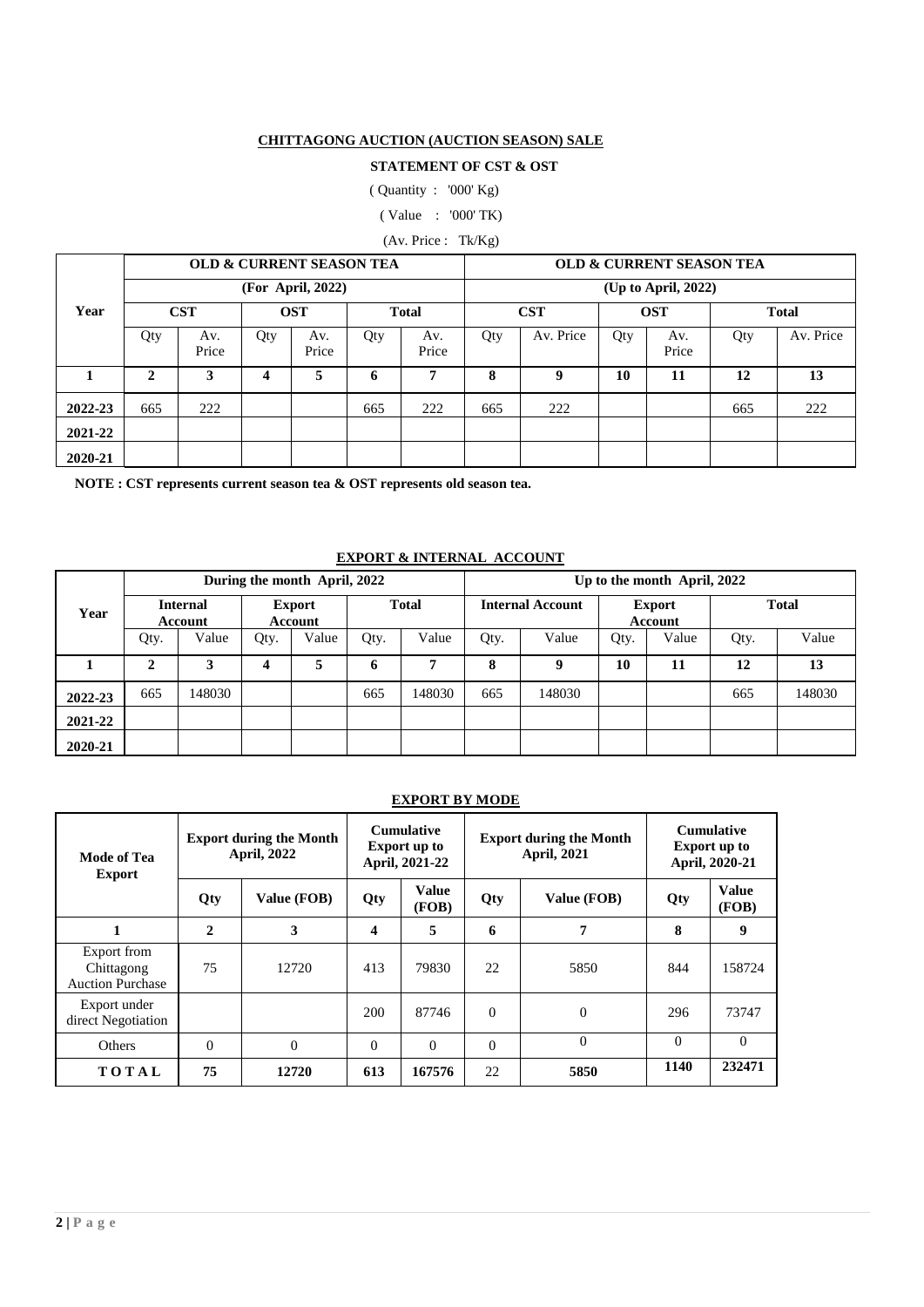| (Quantity: '000' Kg)      |                       |                         |                              |                              |                |                       |                         |                          |                              |              |
|---------------------------|-----------------------|-------------------------|------------------------------|------------------------------|----------------|-----------------------|-------------------------|--------------------------|------------------------------|--------------|
|                           |                       |                         | During the month April, 2022 |                              |                |                       |                         | Import up to April, 2022 |                              |              |
| Name of<br>the<br>Country | Green<br>Tea<br>(Qty) | Instant<br>Tea<br>(Qty) | Primium<br>Tea<br>(Qty)      | <b>Black</b><br>Tea<br>(Qty) | Total          | Green<br>Tea<br>(Qty) | Instant<br>Tea<br>(Qty) | Primium<br>Tea<br>(Qty)  | <b>Black</b><br>Tea<br>(Qty) | Total        |
|                           | $\mathbf{1}$          | $\boldsymbol{2}$        | $\mathbf{3}$                 | $\boldsymbol{4}$             | $1+2+3+4=5$    | 6                     | $\overline{7}$          | ${\bf 8}$                | $\overline{9}$               | $6+7+8+9=10$ |
| Afghanistan               |                       |                         |                              |                              |                |                       |                         |                          |                              |              |
| Bahrain                   |                       |                         |                              |                              |                |                       |                         |                          |                              |              |
| China                     | 24                    |                         |                              |                              | 24             | 24                    |                         |                          |                              | 24           |
| Digibouti                 |                       |                         |                              |                              |                |                       |                         |                          |                              |              |
| France                    |                       |                         |                              |                              |                |                       |                         |                          |                              |              |
| Germany                   |                       |                         |                              |                              |                |                       |                         |                          |                              |              |
| Ghana                     |                       |                         |                              |                              |                |                       |                         |                          |                              |              |
| Greece                    |                       |                         |                              |                              |                |                       |                         |                          |                              |              |
| India                     |                       |                         |                              |                              |                |                       |                         |                          | 207                          | 207          |
| Iran                      |                       |                         |                              |                              |                |                       |                         |                          |                              |              |
| Japan                     |                       |                         |                              |                              |                |                       |                         |                          |                              |              |
| Kazakhstan                |                       |                         |                              |                              |                |                       |                         |                          |                              |              |
| Kenya                     |                       |                         | $\overline{2}$               |                              | $\overline{2}$ |                       |                         |                          | 456                          | 456          |
| K.S.A.                    |                       |                         |                              |                              |                |                       |                         |                          |                              |              |
| Kuwait                    |                       |                         |                              |                              |                |                       |                         |                          |                              |              |
| Mauritus                  |                       |                         |                              |                              |                |                       |                         |                          |                              |              |
| Oman                      |                       |                         |                              |                              |                |                       |                         |                          |                              |              |
| Pakistan                  |                       |                         |                              |                              |                |                       |                         |                          |                              |              |
| Poland                    |                       |                         |                              |                              |                |                       |                         |                          |                              |              |
| Qatar                     |                       |                         |                              |                              |                |                       |                         |                          |                              |              |
| Russia                    |                       |                         |                              |                              |                |                       |                         |                          |                              |              |
| Thailand                  |                       |                         |                              |                              |                |                       |                         |                          |                              |              |
| Turkey                    |                       |                         |                              |                              |                |                       |                         |                          |                              |              |
| U.A.E.                    |                       |                         |                              |                              |                |                       |                         |                          |                              |              |
| U.K.                      |                       |                         |                              |                              |                |                       |                         |                          |                              |              |
| Ukraine                   |                       |                         |                              |                              |                |                       |                         |                          |                              |              |
| <b>USA</b>                |                       |                         |                              |                              |                |                       |                         |                          |                              |              |
| Malawi                    |                       |                         |                              |                              |                |                       |                         |                          |                              |              |
| Others                    |                       |                         |                              |                              |                |                       |                         |                          |                              |              |
| <b>Total</b>              | 24                    |                         | $\sqrt{2}$                   |                              | 26             | 24                    |                         |                          | 663                          | 687          |

# **COUNTRY-WISE IMPORT UPTO APRIL, 2022**

**3**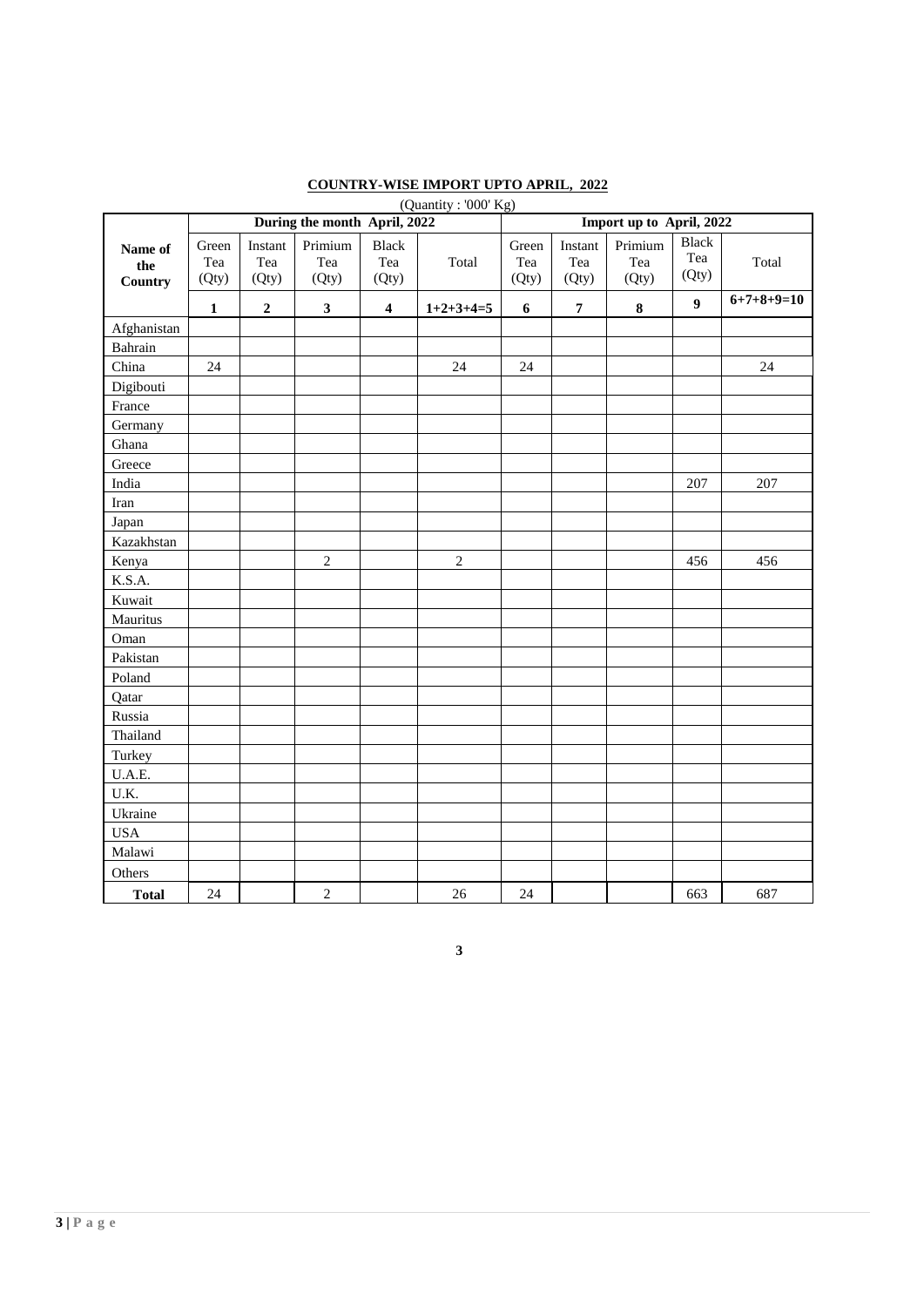### **EX-GARDEN SALE**

### **LOOSE TEA**

(Quantity :'000'Kg)

(Value : '000'Tk)

# (Av.Price : Tk. /Kg) **Loose tea**

| <b>Month</b>    |      | 2021-2022    |      | 2020-2021    | 2019-2020 |           |  |  |
|-----------------|------|--------------|------|--------------|-----------|-----------|--|--|
|                 | Qty  | Av.<br>Price | Qty  | Av.<br>Price | Qty       | Av. Price |  |  |
| July, $21$      | 462  | 251.07       | 125  | 186.17       | 50        | 144.60    |  |  |
| August, 21      | 224  | 219.43       | 149  | 177.77       | 83        | 195.00    |  |  |
| September, 21   | 246  | 241.38       | 219  | 186.16       | 118       | 190       |  |  |
| October, 21     | 340  | 213.59       | 203  | 178.52       | 193       | 183       |  |  |
| November,<br>21 | 343  | 217.17       | 218  | 178.09       | 133       | 169       |  |  |
| December,<br>21 | 387  | 204.96       | 223  | 175.25       | 97        | 182       |  |  |
| January, 22     | 252  | 212.57       | 173  | 182.27       | 105       | 183.77    |  |  |
| February, 22    | 169  | 196.56       | 156  | 184.75       | 60        | 178.41    |  |  |
| March, 22       | 156  | 213.26       | 149  | 198.67       | 44        | 184.96    |  |  |
| April, 22       | 135  | 237.59       | 103  | 212.08       | 150       | 180.11    |  |  |
| May, 22         |      |              | 229  | 205.03       | 83        | 179.09    |  |  |
| June, $22$      |      |              | 340  | 220.39       | 137       | 172.06    |  |  |
| <b>Total</b>    | 2715 | 222.21       | 2287 | 191.67       | 1253      | 179.44    |  |  |

### **VALUE ADDED (PACKET) TEA**

|              |                          |                              |                          | Value Added (Packet) Tea     |                          |                          |  |
|--------------|--------------------------|------------------------------|--------------------------|------------------------------|--------------------------|--------------------------|--|
| <b>Month</b> | 2021                     | 2020-                        |                          | 2019-2020                    | 2018-2019                |                          |  |
|              | Qty                      | Av.<br>.Price                | Qty                      | Av.<br><b>Price</b>          | Qty                      | Av. Price                |  |
| July         | $\overline{a}$           |                              | $\overline{a}$           |                              | $\overline{a}$           |                          |  |
| August       | $\overline{a}$           |                              | $\overline{a}$           |                              |                          |                          |  |
| September    | $\overline{a}$           | $\overline{\phantom{a}}$     | $\overline{\phantom{0}}$ | $\qquad \qquad -$            | $\overline{a}$           | $\overline{a}$           |  |
| October      | $\overline{a}$           | $\overline{\phantom{0}}$     |                          |                              |                          |                          |  |
| November     | $\overline{\phantom{a}}$ | $\overline{\phantom{a}}$     | $\overline{\phantom{a}}$ | $\overline{\phantom{a}}$     | $\overline{\phantom{a}}$ | $\overline{\phantom{a}}$ |  |
| December     | $\overline{a}$           | ۳                            | $\overline{\phantom{0}}$ | $\overline{a}$               | -                        |                          |  |
| January      | $\overline{a}$           |                              |                          |                              |                          |                          |  |
| February     | $\qquad \qquad -$        | $\overline{\phantom{0}}$     | $\overline{\phantom{0}}$ | $\qquad \qquad \blacksquare$ | $\overline{\phantom{0}}$ |                          |  |
| March        | $\overline{a}$           | $\overline{a}$               | $\overline{\phantom{0}}$ | $\qquad \qquad -$            | $\overline{a}$           | $\overline{a}$           |  |
| April        | $\overline{\phantom{0}}$ | $\qquad \qquad \blacksquare$ |                          |                              |                          |                          |  |
| May          | $\overline{a}$           | $\overline{\phantom{a}}$     | $\overline{\phantom{0}}$ | $\qquad \qquad -$            | $\overline{\phantom{a}}$ | $\overline{\phantom{0}}$ |  |
| June         | $\overline{a}$           | ۰                            | $\overline{\phantom{0}}$ | $\qquad \qquad -$            | $\qquad \qquad$          | $\overline{\phantom{a}}$ |  |
| <b>Total</b> |                          |                              |                          |                              |                          |                          |  |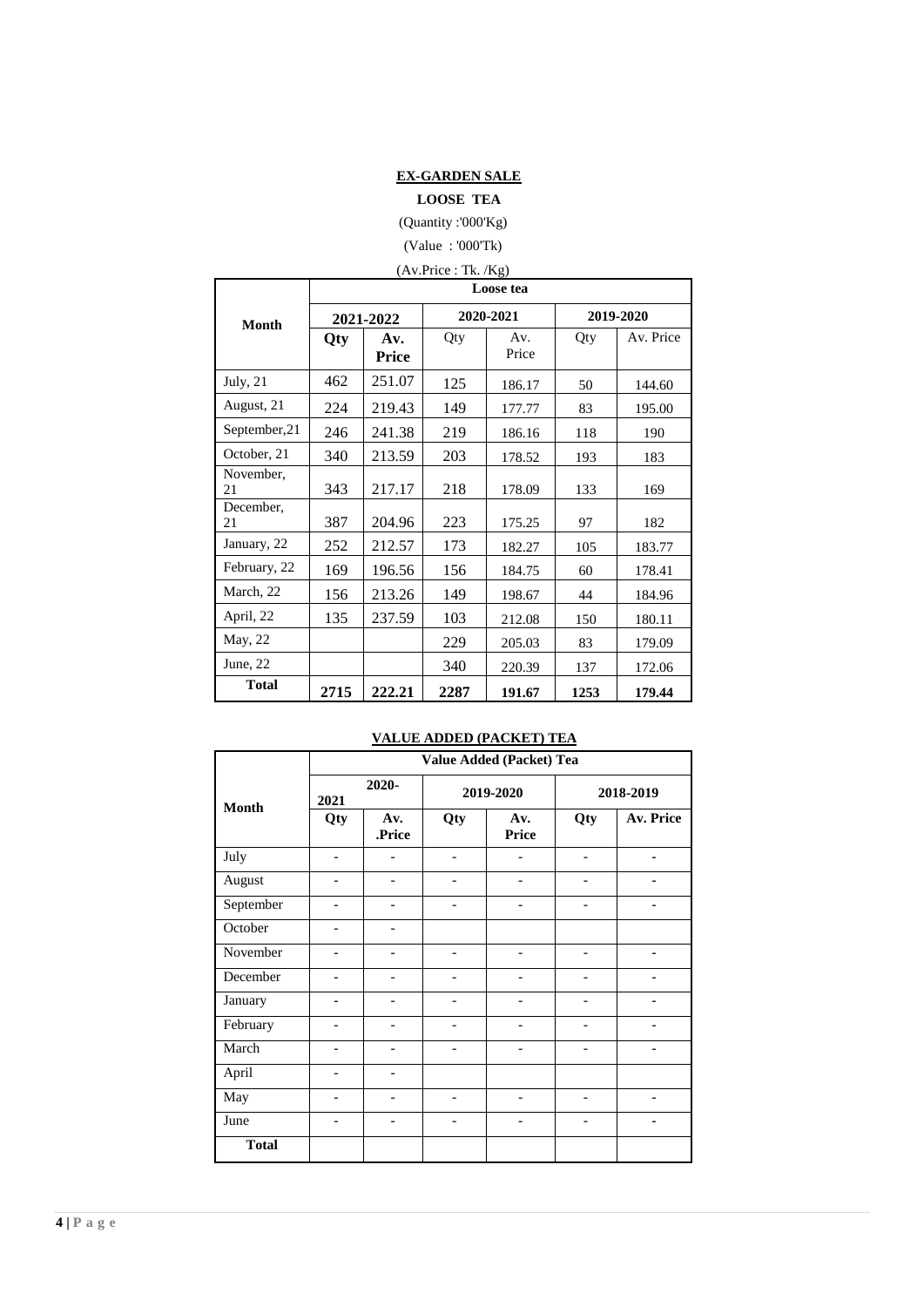# **EXPORT DURING APRIL, 2022**

# **COUNTRIES OF DESTINATION**

### (Quantity : '000'Kg) (Value : '000'Tk)

# (Av. Price : Tk./Kg)

| <b>Export during April, 2022</b> |                |                        |                         |                        |                 |                        |  |  |  |  |
|----------------------------------|----------------|------------------------|-------------------------|------------------------|-----------------|------------------------|--|--|--|--|
|                                  |                | <b>Loose Tea</b>       |                         | <b>Packet Tea</b>      |                 | <b>Total</b>           |  |  |  |  |
| Name of the<br>Country           | Qty.<br>(Kg)   | Value<br>(FOB)<br>(Tk) | Qty.<br>(Kg)            | Value<br>(FOB)<br>(Tk) | Qty.<br>(Kg)    | Value<br>(FOB)<br>(Tk) |  |  |  |  |
| $\mathbf{1}$                     | $\overline{2}$ | 3                      | $\overline{\mathbf{4}}$ | 5                      | 6               | 7                      |  |  |  |  |
| Afghanistan                      |                |                        |                         |                        |                 |                        |  |  |  |  |
| Bahrain                          |                |                        |                         |                        |                 |                        |  |  |  |  |
| China                            |                |                        |                         |                        |                 |                        |  |  |  |  |
| France                           |                |                        |                         |                        |                 |                        |  |  |  |  |
| Germany                          |                |                        |                         |                        |                 |                        |  |  |  |  |
| Ghana                            |                |                        |                         |                        |                 |                        |  |  |  |  |
| Greece                           |                |                        |                         |                        |                 |                        |  |  |  |  |
| India                            |                |                        |                         |                        |                 |                        |  |  |  |  |
| Japan                            |                |                        |                         |                        |                 |                        |  |  |  |  |
| Kuwait                           |                |                        |                         |                        |                 |                        |  |  |  |  |
| K.S.A                            |                |                        |                         |                        |                 |                        |  |  |  |  |
| Malaysia                         |                |                        |                         |                        |                 |                        |  |  |  |  |
| Mauritus                         |                |                        |                         |                        |                 |                        |  |  |  |  |
| Oman                             |                |                        |                         |                        |                 |                        |  |  |  |  |
| Pakistan                         |                |                        |                         |                        |                 |                        |  |  |  |  |
| Poland                           |                |                        |                         |                        |                 |                        |  |  |  |  |
| Qatar                            |                |                        |                         |                        |                 |                        |  |  |  |  |
| Solomon<br>Islands<br>Thailand   |                |                        |                         |                        |                 |                        |  |  |  |  |
| Turkey                           |                |                        |                         |                        |                 |                        |  |  |  |  |
| U.A.E.                           |                |                        | $\overline{75}$         | 12720                  | $\overline{75}$ | 12720                  |  |  |  |  |
| $\overline{U.K}$                 |                |                        |                         |                        |                 |                        |  |  |  |  |
| U.S.A.                           |                |                        |                         |                        |                 |                        |  |  |  |  |
| <b>TOTAL</b>                     | $\bf{0}$       | $\bf{0}$               | 75                      | 12720                  | 75              | 12720                  |  |  |  |  |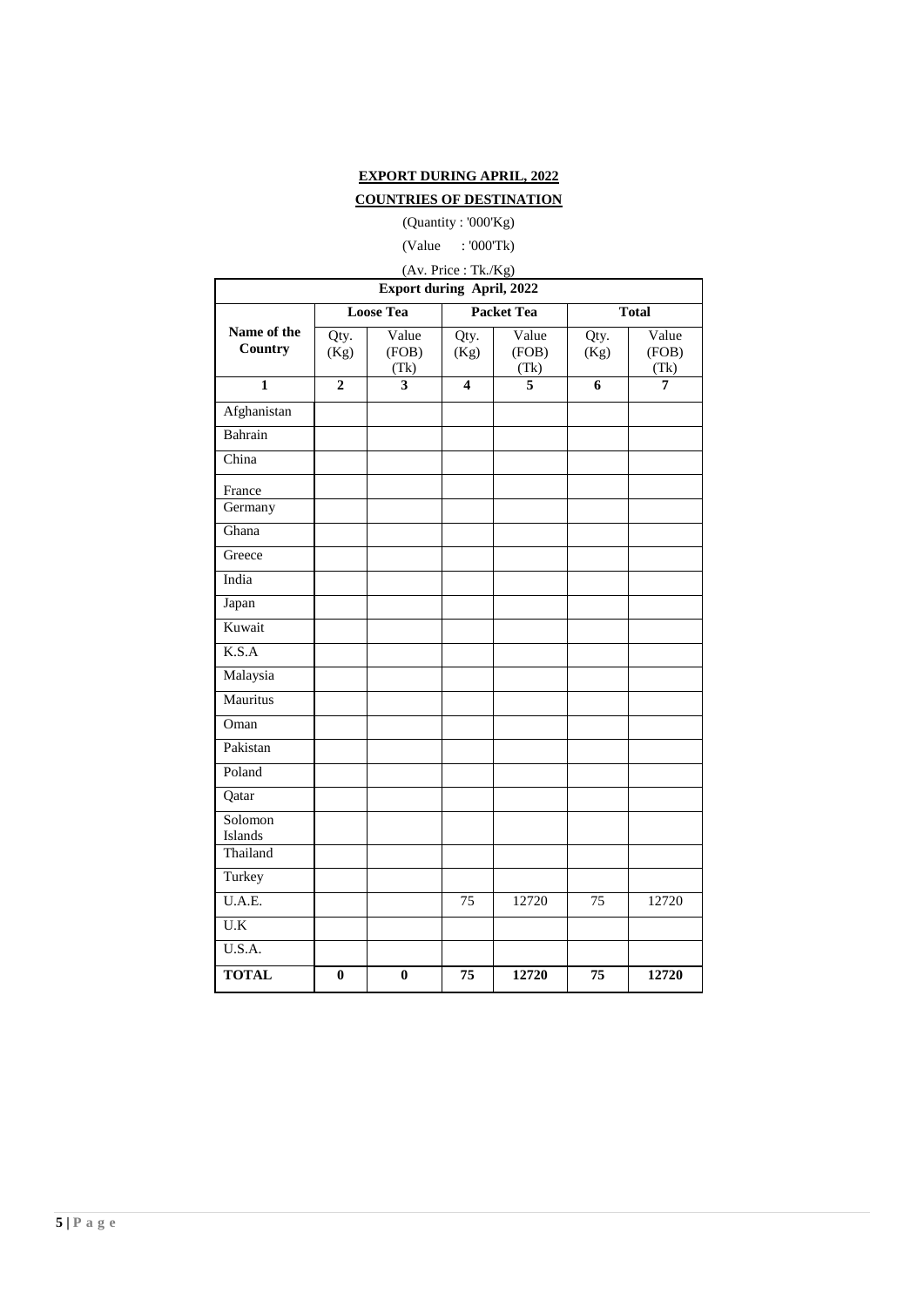## **EXPORT DURING APRIL' 2021 COUNTRIES OF DESTINATION**

(Quantity :'000'Kg)

(Value : '000'Tk)

# (Av.Price : Tk. /Kg)

| <b>Export during April'21</b> |                |            |                         |            |      |       |  |  |  |  |
|-------------------------------|----------------|------------|-------------------------|------------|------|-------|--|--|--|--|
| Name of the                   |                | Loose Tea  |                         | Packet Tea |      | Total |  |  |  |  |
| Country                       | Qty.           |            | Qty.                    |            | Qty. | Value |  |  |  |  |
|                               |                | Value      |                         | Value      |      | (FOB) |  |  |  |  |
| $\mathbf{1}$                  | $\overline{2}$ | (FOB)<br>3 | $\overline{\mathbf{4}}$ | (FOB)<br>5 | 6    | 7     |  |  |  |  |
| Afghanistan                   |                |            |                         |            |      |       |  |  |  |  |
| Australia                     |                |            |                         |            |      |       |  |  |  |  |
| Bahrain                       |                |            |                         |            |      |       |  |  |  |  |
| China                         |                |            |                         |            |      |       |  |  |  |  |
|                               |                |            |                         |            |      |       |  |  |  |  |
| Canada                        |                |            |                         |            |      |       |  |  |  |  |
| France<br>Germany             |                |            |                         |            |      |       |  |  |  |  |
| Ghana                         |                |            |                         |            |      |       |  |  |  |  |
| Greece                        |                |            |                         |            |      |       |  |  |  |  |
| Italy                         |                |            |                         |            |      |       |  |  |  |  |
| India                         |                |            |                         |            |      |       |  |  |  |  |
| Japan                         |                |            |                         |            |      |       |  |  |  |  |
| Kuwait                        |                |            | 22                      | 5850       | 22   | 5850  |  |  |  |  |
| K.S.A                         |                |            |                         |            |      |       |  |  |  |  |
| Mauritus                      |                |            |                         |            |      |       |  |  |  |  |
|                               |                |            |                         |            |      |       |  |  |  |  |
| Malaysia                      |                |            |                         |            |      |       |  |  |  |  |
| Oman                          |                |            |                         |            |      |       |  |  |  |  |
| Pakistan                      |                |            |                         |            |      |       |  |  |  |  |
| Poland                        |                |            |                         |            |      |       |  |  |  |  |
| Qatar                         |                |            |                         |            |      |       |  |  |  |  |
| Thailand                      |                |            |                         |            |      |       |  |  |  |  |
| Turkey                        |                |            |                         |            |      |       |  |  |  |  |
| U.A.E.                        |                |            |                         |            |      |       |  |  |  |  |
| U.K                           |                |            |                         |            |      |       |  |  |  |  |
| <b>USA</b>                    |                |            |                         |            |      |       |  |  |  |  |
| Switzerland                   |                |            |                         |            |      |       |  |  |  |  |
| <b>Brunei</b>                 |                |            |                         |            |      |       |  |  |  |  |
| Cyprus                        |                |            |                         |            |      |       |  |  |  |  |
|                               |                |            |                         |            |      |       |  |  |  |  |
| <b>TOTAL</b>                  | $\bf{0}$       | 0          | 22                      | 5850       | 22   | 5850  |  |  |  |  |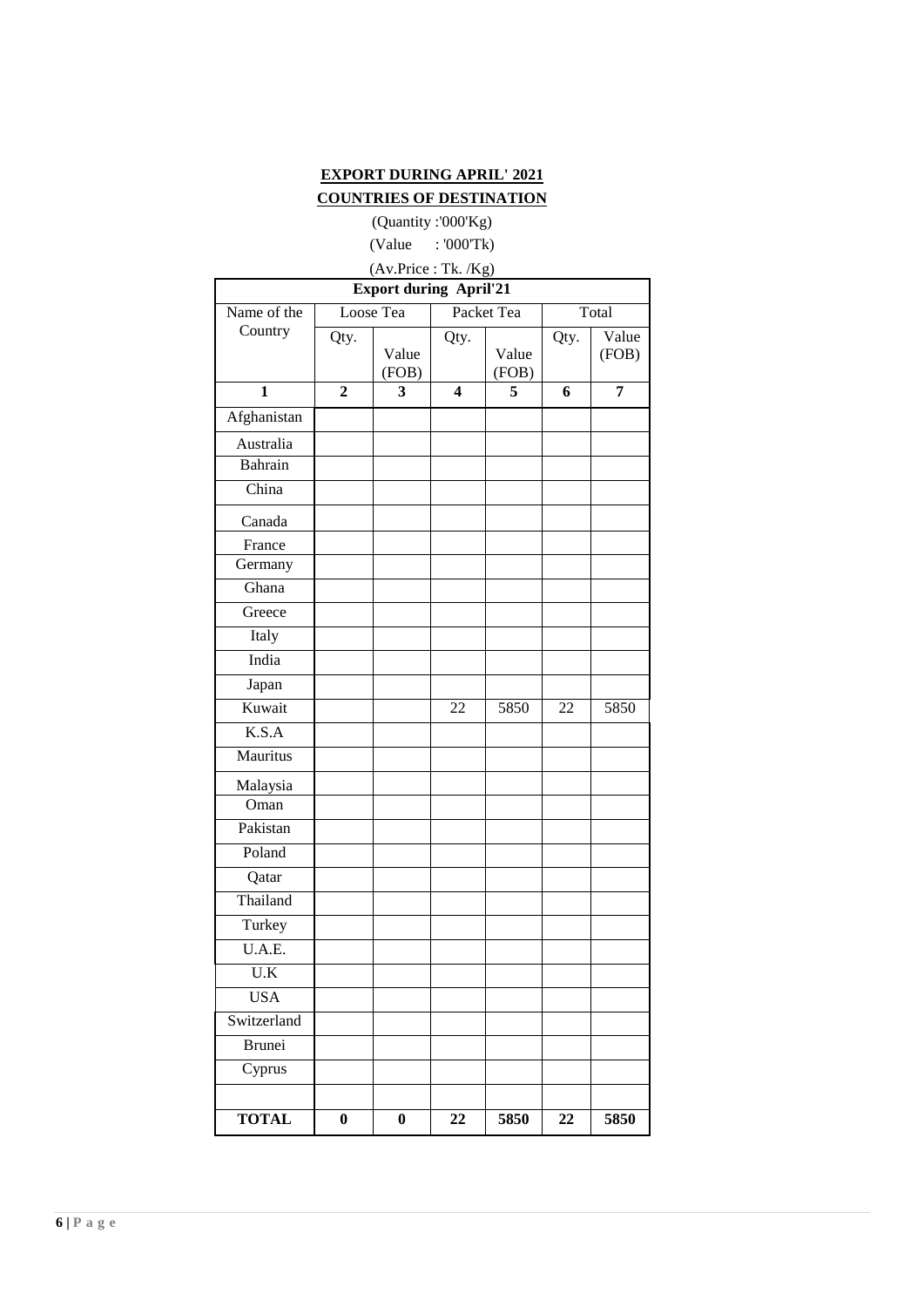#### **COUNTRY-WISE EXPORT UPTO APRIL, 2021 -22 AND 2020-21**

(Quantity : '000' Kg)

(Value : '000' Tk)

(Av. Price : Tk. /Kg)

| Name of the              |     |           | Export up to April, 2021 - 22 |            |     |        |                |           |                |            | Export up to April, 2020 - 21 |         |  |  |
|--------------------------|-----|-----------|-------------------------------|------------|-----|--------|----------------|-----------|----------------|------------|-------------------------------|---------|--|--|
| Country                  |     | Loose Tea |                               | Packet Tea |     | Total  |                | Loose Tea |                | Packet Tea | Total                         |         |  |  |
|                          | Qty | Value     | Qty                           | Value      | Qty | Value  | Qty            | Value     | Qty            | Value      | Qty                           | Value   |  |  |
| Afghanistan              |     |           |                               |            |     |        |                |           |                |            |                               |         |  |  |
| Australia                |     |           |                               |            |     |        |                |           |                | 108        |                               | 108     |  |  |
| Bahrain                  |     |           |                               |            |     |        |                |           | $\mathbf{1}$   | 291        | $\mathbf{1}$                  | 291     |  |  |
| <b>Brunei</b>            |     |           |                               |            |     |        |                |           | $\mathbf{1}$   | 588        | $\mathbf{1}$                  | 588     |  |  |
| Cyprus                   |     |           |                               |            |     |        |                |           | $\overline{4}$ | 1544       | $\overline{4}$                | 1548    |  |  |
| Canada                   |     |           |                               |            |     |        |                |           | $\overline{c}$ | 735        | $\overline{c}$                | 735     |  |  |
| China                    |     |           |                               |            |     |        | $\overline{4}$ | 1034      |                |            | $\overline{4}$                | 1034    |  |  |
| Djibouti                 |     |           |                               |            |     |        |                |           |                |            |                               |         |  |  |
| Dubai                    |     |           |                               |            |     |        |                |           |                |            |                               |         |  |  |
| France                   |     |           | 6                             | 2520       | 6   | 2520   |                |           | $\mathbf{1}$   | 490        | $\mathbf{1}$                  | 490     |  |  |
| Germany                  |     |           |                               |            |     |        |                |           |                |            |                               |         |  |  |
| Ghana                    |     |           |                               |            |     |        |                |           |                |            |                               |         |  |  |
| Greece                   |     |           |                               |            |     |        |                |           | 8              | 2681       | $\,$ 8 $\,$                   | 2681    |  |  |
| Italy                    |     |           |                               |            |     |        |                |           | $\mathfrak{Z}$ | 1106       | $\ensuremath{\mathfrak{Z}}$   | 1106    |  |  |
| India                    |     |           |                               |            |     |        |                |           |                | $\,8\,$    |                               | $\,8\,$ |  |  |
| Iran                     |     |           |                               |            |     |        |                |           |                |            |                               |         |  |  |
| Japan                    |     |           | $\,8\,$                       | 2531       | 8   | 2531   | $\mathbf{1}$   | 363       | $\overline{c}$ | 500        | $\ensuremath{\mathfrak{Z}}$   | 863     |  |  |
| Kazakhstan               |     |           |                               |            |     |        |                |           |                |            |                               |         |  |  |
| Kenya                    |     |           |                               |            |     |        |                |           |                |            |                               |         |  |  |
| K.S.A.                   |     |           |                               |            |     |        |                |           | 17             | 6102       | 17                            | 6102    |  |  |
| Kuwait                   |     |           |                               |            |     |        |                |           | 44             | 11877      | 44                            | 11877   |  |  |
| Mauritus                 |     |           |                               |            |     |        |                |           | $\mathbf{1}$   | 433        | $\mathbf{1}$                  | 433     |  |  |
| Malaysia                 |     |           | $\overline{4}$                | 2266       | 4   | 2266   |                |           | $\sqrt{2}$     | 787        | $\sqrt{2}$                    | 787     |  |  |
| Newzeland                |     |           |                               |            |     |        |                |           |                |            |                               |         |  |  |
| Oman                     |     |           |                               |            |     |        |                |           |                |            |                               |         |  |  |
| Pakistan                 | 78  | 33484     |                               |            | 78  | 33484  | 503            | 83950     |                |            | 503                           | 83950   |  |  |
| Poland                   |     |           |                               |            |     |        |                |           |                |            |                               |         |  |  |
| Qatar                    |     |           |                               |            |     |        |                |           | $\mathbf{1}$   | 119        | $\mathbf{1}$                  | 119     |  |  |
| Russia                   |     |           |                               |            |     |        |                |           |                |            |                               |         |  |  |
| Solomon Islands          |     |           | $\overline{4}$                | 1248       | 4   | 1248   |                |           |                |            |                               |         |  |  |
| Thailand                 |     |           |                               |            |     |        |                |           |                |            |                               |         |  |  |
| Turkey                   |     |           |                               |            |     |        |                |           |                |            |                               |         |  |  |
| U.A.E.                   |     |           | 379                           | 64411      | 379 | 64411  |                |           | 469            | 90574      | 469                           | 90574   |  |  |
| $\mathbf{U}.\mathbf{K}.$ |     |           |                               |            |     |        |                |           |                |            |                               |         |  |  |
| Ukraine                  |     |           |                               |            |     |        |                |           |                |            |                               |         |  |  |
| <b>USA</b>               |     |           | 134                           | 61114      | 134 | 61114  |                |           | 75             | 28765      | 75                            | 28765   |  |  |
| Switzerland              |     |           |                               |            |     |        |                |           | $\mathbf{1}$   | 416        | $\mathbf{1}$                  | 416     |  |  |
| others                   |     |           |                               |            |     |        |                |           |                |            |                               |         |  |  |
| <b>Total</b>             | 78  | 33484     | 535                           | 134092     | 613 | 167576 | 508            | 85347     | 632            | 147124     | 1140                          | 232475  |  |  |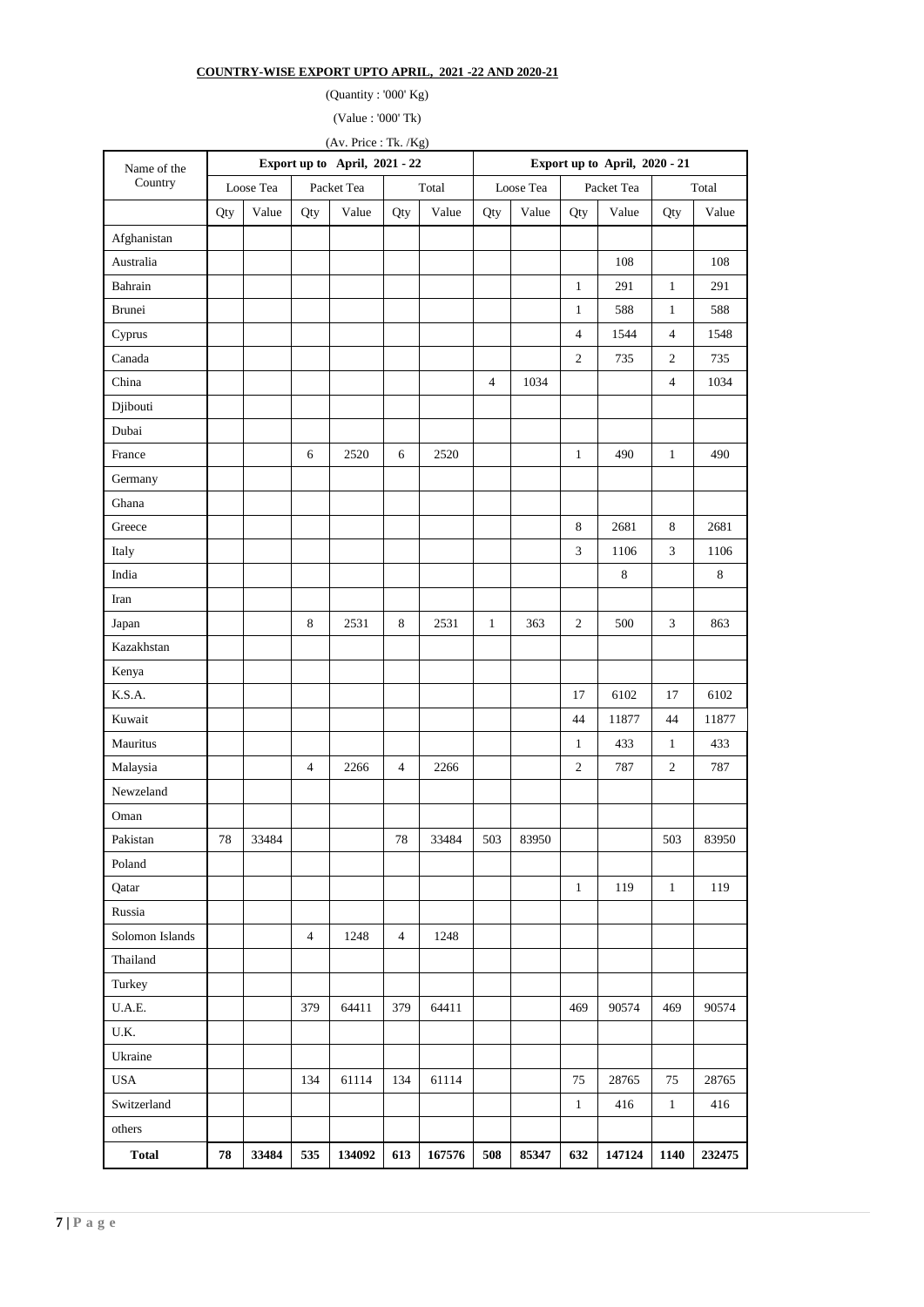#### **EXPORTERS & EXPORT**

### **DURING AND UPTO APRIL, 2021-2022**

(Quantity : '000' Kg)

(Value : '000' Tk) (Av. Price : Tk./Kg

|                                      |                          |                  |                         |               |     |                |     |                  |     | Export During the month April, 2022<br>Cumulative export up to the month |     |               |  |  |  |  |
|--------------------------------------|--------------------------|------------------|-------------------------|---------------|-----|----------------|-----|------------------|-----|--------------------------------------------------------------------------|-----|---------------|--|--|--|--|
|                                      |                          | <b>Loose Tea</b> |                         | Packet Tea    |     | <b>Total</b>   |     | <b>Loose Tea</b> |     | <b>Packet Tea</b>                                                        |     | <b>Total</b>  |  |  |  |  |
| Name of the Exporters                | Qty                      | Value<br>(Tk)    | Qty                     | Value<br>(Tk) | Qty | Value<br>(Tk)  | Qty | Value<br>(Tk)    | Qty | Value<br>(Tk)                                                            | Qty | Value<br>(Tk) |  |  |  |  |
|                                      |                          | (FOB)            |                         | (FOB)         |     | (FOB)          |     | (FOB)            |     | (FOB)                                                                    |     | (FOB)         |  |  |  |  |
| $\mathbf{1}$                         | $\overline{2}$           | $\mathbf{3}$     | $\overline{\mathbf{4}}$ | 5             | 6   | $\overline{7}$ | 8   | $\boldsymbol{9}$ | 10  | 11                                                                       | 12  | 13            |  |  |  |  |
| Abul Khair Consumer<br>Products Ltd. |                          |                  | 75                      | 12720         | 75  | 12720          |     |                  | 379 | 64412                                                                    | 379 | 64412         |  |  |  |  |
| A.Kabir Ltd                          |                          |                  |                         |               |     |                |     |                  |     |                                                                          |     |               |  |  |  |  |
| Azad Enterprise Ltd.                 |                          |                  |                         |               |     |                |     |                  |     |                                                                          |     |               |  |  |  |  |
| <b>Ahmad Trading</b>                 |                          |                  |                         |               |     |                |     |                  |     |                                                                          |     |               |  |  |  |  |
| The Consolidated Tea &<br>Lands      |                          |                  |                         |               |     |                | 78  | 33485            |     |                                                                          | 78  | 33485         |  |  |  |  |
| Deundee Tea Co.Ltd                   |                          |                  |                         |               |     |                |     |                  |     |                                                                          |     |               |  |  |  |  |
| DuncanBrothers(BD) Ltd               |                          |                  |                         |               |     |                |     |                  |     |                                                                          |     |               |  |  |  |  |
| EliteInternational Ltd               |                          |                  |                         |               |     |                |     |                  |     |                                                                          |     |               |  |  |  |  |
| Haji Ahmed Brs.                      |                          |                  |                         |               |     |                |     |                  |     |                                                                          |     |               |  |  |  |  |
| H.R.C.Syndicate Ltd.                 |                          |                  |                         |               |     |                |     |                  |     |                                                                          |     |               |  |  |  |  |
| James Finlay P.L.C.                  |                          |                  |                         |               |     |                |     |                  |     |                                                                          |     |               |  |  |  |  |
| Ispahani Tea Ltd.                    |                          |                  |                         |               |     |                |     |                  | 12  | 6853                                                                     | 12  | 6853          |  |  |  |  |
| Monir Sha & Sons                     |                          |                  |                         |               |     |                |     |                  |     |                                                                          |     |               |  |  |  |  |
| Haldavelly Tea Co. Ltd               |                          |                  |                         |               |     |                |     |                  |     |                                                                          |     |               |  |  |  |  |
| Orion Tea Co.Ltd                     |                          |                  |                         |               |     |                |     |                  | 22  | 8565                                                                     | 22  | 8565          |  |  |  |  |
| Shaw Wallace (BD)<br>Limited         |                          |                  |                         |               |     |                |     |                  |     |                                                                          |     |               |  |  |  |  |
| Unilever (BD) Ltd.                   |                          |                  |                         |               |     |                |     |                  |     |                                                                          |     |               |  |  |  |  |
| Kazi & Kazi T.E Ltd                  |                          |                  |                         |               |     |                |     |                  | 122 | 54261                                                                    | 122 | 54261         |  |  |  |  |
| Meghna Tea co. Ltd                   |                          |                  |                         |               |     |                |     |                  |     |                                                                          |     |               |  |  |  |  |
| M M Tea Estate Ltd.                  |                          |                  |                         |               |     |                |     |                  |     |                                                                          |     |               |  |  |  |  |
| Tetly (ACI) BD. Ltd                  |                          |                  |                         |               |     |                |     |                  |     |                                                                          |     |               |  |  |  |  |
| TOTAL                                | $\overline{\phantom{a}}$ | $\blacksquare$   | 75                      | 12.720        | 75  | 12,720         | 78  | 33485            | 535 | 134092                                                                   | 613 | 167576        |  |  |  |  |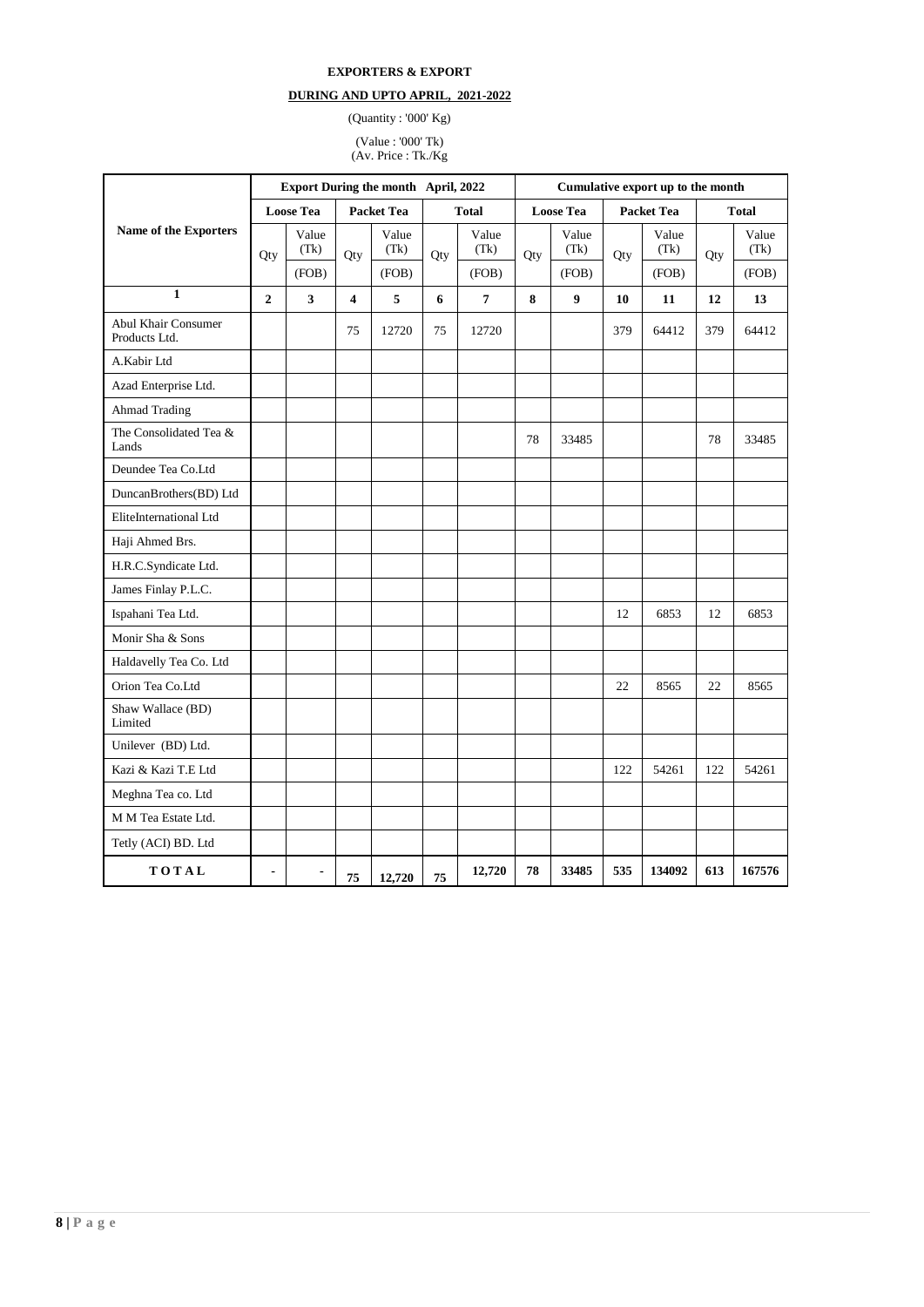### **COUNTRY-WISE EXPORT FOR 2021-2022 AND 2020-2021**

(Quantity : '000' Kg) (Value : '000' Tk)

(Av. Price : Tk. /Kg)

| Name of the        | Export For the year, 2021-2022 |                  |                   |              |              |              |                  | Export For the year, 2020-2021 |                |              |                  |              |  |
|--------------------|--------------------------------|------------------|-------------------|--------------|--------------|--------------|------------------|--------------------------------|----------------|--------------|------------------|--------------|--|
| Country            |                                | <b>Loose Tea</b> | <b>Packet Tea</b> |              | <b>Total</b> |              | <b>Loose Tea</b> |                                |                | Packet Tea   |                  | <b>Total</b> |  |
|                    | Qty                            | <b>Value</b>     | Qty               | <b>Value</b> | Qty          | <b>Value</b> | Qty              | <b>Value</b>                   | Qty            | <b>Value</b> | Qty              | <b>Value</b> |  |
| Afghanistan        |                                |                  |                   |              |              |              |                  |                                |                |              |                  |              |  |
| Australia          |                                |                  |                   |              |              |              |                  |                                |                | 108          |                  | 108          |  |
| Bahrain            |                                |                  |                   |              |              |              |                  |                                | $\mathbf{1}$   | 291          | $\,1\,$          | 291          |  |
| Brunei             |                                |                  |                   |              |              |              |                  |                                | $\mathbf{1}$   | 588          | $\mathbf{1}$     | 588          |  |
| Cyprus             |                                |                  |                   |              |              |              |                  |                                | $\overline{4}$ | 1544         | $\overline{4}$   | 1544         |  |
| Canada             |                                |                  |                   |              |              |              |                  |                                | $\overline{2}$ | 735          | $\sqrt{2}$       | 735          |  |
| China              |                                |                  |                   |              |              |              | $\overline{4}$   | 1034                           |                |              | $\overline{4}$   | 1034         |  |
| Djibouti           |                                |                  |                   |              |              |              |                  |                                |                |              |                  |              |  |
| Dubai              |                                |                  |                   |              |              |              |                  |                                |                |              |                  |              |  |
| France             |                                |                  | 6                 | 2520         | 6            | 2520         |                  |                                | $\mathbf{1}$   | 490          | $\mathbf{1}$     | 490          |  |
| Germany            |                                |                  |                   |              |              |              |                  |                                |                |              |                  |              |  |
| Ghana              |                                |                  |                   |              |              |              |                  |                                |                |              |                  |              |  |
| Greece             |                                |                  |                   |              |              |              |                  |                                | $\,8\,$        | 2681         | $\,8\,$          | 2681         |  |
| Italy              |                                |                  |                   |              |              |              |                  |                                | 3              | 1106         | 3                | 1106         |  |
| India              |                                |                  |                   |              |              |              |                  |                                |                | $\,8\,$      |                  | $\,8\,$      |  |
| Iran               |                                |                  |                   |              |              |              |                  |                                |                |              |                  |              |  |
| Japan              |                                |                  | 8                 | 2531         | 8            | 2531         | $\mathbf{1}$     | 363                            | 2              | 500          | 3                | 863          |  |
| Kazakhstan         |                                |                  |                   |              |              |              |                  |                                |                |              |                  |              |  |
| Kenya              |                                |                  |                   |              |              |              |                  |                                |                |              |                  |              |  |
| K.S.A.             |                                |                  |                   |              |              |              |                  |                                | 17             | 6102         | 17               | 6102         |  |
| Kuwait             |                                |                  |                   |              |              |              |                  |                                | 44             | 11877        | 44               | 11877        |  |
| Mauritus           |                                |                  |                   |              |              |              |                  |                                | $\mathbf{1}$   | 433          | $\mathbf{1}$     | 433          |  |
| Malaysia           |                                |                  | 5                 | 2266         | 5            | 2266         |                  |                                | $\overline{c}$ | 787          | $\boldsymbol{2}$ | 787          |  |
| Newzeland          |                                |                  |                   |              |              |              |                  |                                |                |              |                  |              |  |
| Oman               |                                |                  |                   |              |              |              |                  |                                |                |              |                  |              |  |
| Pakistan           | 78                             | 33484            |                   |              | 78           | 33484        | 513              | 88075                          |                |              | 513              | 88075        |  |
| Poland             |                                |                  |                   |              |              |              |                  |                                |                |              |                  |              |  |
| Qatar              |                                |                  |                   |              |              |              |                  |                                | $\mathbf{1}$   | 119          | $\mathbf{1}$     | 119          |  |
| Russia             |                                |                  |                   |              |              |              |                  |                                |                |              |                  |              |  |
| Solomon<br>Islands |                                |                  | 4                 | 1248         | 4            | 1248         |                  |                                |                |              |                  |              |  |
| Thailand           |                                |                  |                   |              |              |              |                  |                                |                |              |                  |              |  |
| Turkey             |                                |                  |                   |              |              |              |                  |                                |                |              |                  |              |  |
| U.A.E.             |                                |                  | 379               | 64411        | 379          | 64411        |                  |                                | 552            | 104579       | 552              | 104579       |  |
| U.K.               |                                |                  |                   |              |              |              |                  |                                |                |              |                  |              |  |
| Ukraine            |                                |                  |                   |              |              |              |                  |                                |                |              |                  |              |  |
| <b>USA</b>         |                                |                  | 134               | 61115        | 134          | 61115        |                  |                                | 85             | 34300        | 85               | 34300        |  |
| Switzerland        |                                |                  |                   |              |              |              |                  |                                | $\mathbf{1}$   | 416          | $\mathbf{1}$     | 416          |  |
| Others             |                                |                  |                   |              |              |              |                  |                                |                |              |                  |              |  |
| <b>Total</b>       | 78                             | 33484            | 535               | 134092       | 613          | 167576       | 518              | 89472                          | 725            | 166664       | 1243             | 256136       |  |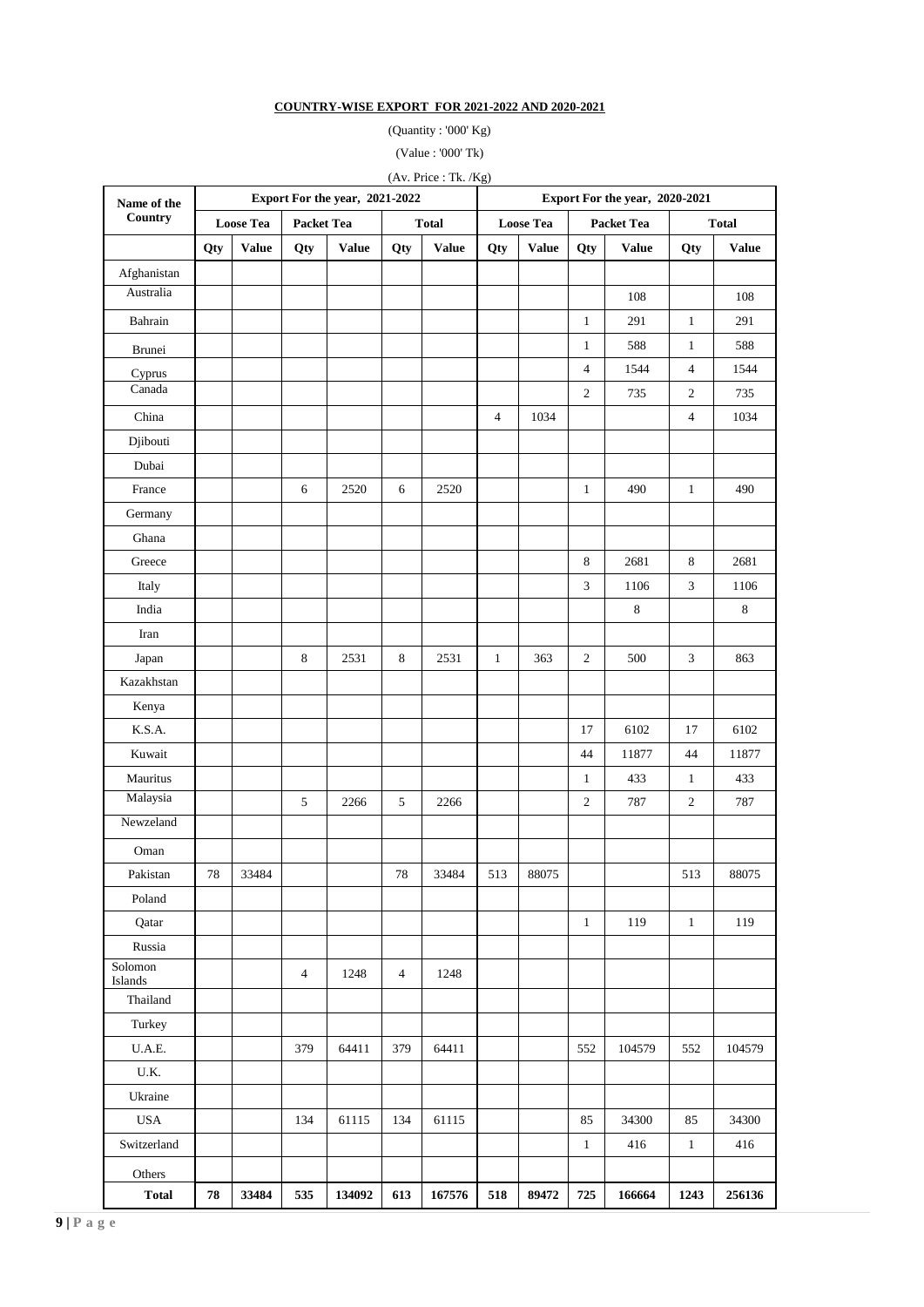#### **EXPORTERS & EXPORT FOR 2021-22 AND 2020-21**

(Quantity : '000' Kg)

(Value : '000' Tk)

### (Av. Price : Tk. /Kg)

|                                     | <b>Export For the year 2021-22</b> |                |                   |                       |              |                       | <b>Export For the year 2020-21</b> |                       |                   |                |                |                |
|-------------------------------------|------------------------------------|----------------|-------------------|-----------------------|--------------|-----------------------|------------------------------------|-----------------------|-------------------|----------------|----------------|----------------|
|                                     | <b>Loose Tea</b>                   |                | <b>Packet Tea</b> |                       | <b>Total</b> |                       | <b>Loose Tea</b>                   |                       | <b>Packet Tea</b> |                | <b>Total</b>   |                |
| Name of the<br><b>Exporters</b>     | Qty                                | Value<br>(FOB) | Qty               | <b>Value</b><br>(FOB) | Qty          | <b>Value</b><br>(FOB) | Qty                                | <b>Value</b><br>(FOB) | Qty               | Value<br>(FOB) | Qty            | Value<br>(FOB) |
| Abul Khair Consumer<br>Products Ltd |                                    |                | 379               | 64412                 | 379          | 64412                 |                                    |                       | 540               | 94574          | 540            | 94574          |
| A.Kabir Ltd                         |                                    |                |                   |                       |              |                       |                                    |                       |                   |                |                |                |
| Azad Enterprise Ltd.                |                                    |                |                   |                       |              |                       |                                    |                       |                   |                |                |                |
| <b>Ahmad Trading</b>                |                                    |                |                   |                       |              |                       |                                    |                       |                   |                |                |                |
| The Consolidated<br>Tea & Lands     | 78                                 | 33485          |                   |                       | 78           | 33485                 | 488                                | 85544                 |                   |                | 488            | 85544          |
| Deundee Tea Co.Ltd                  |                                    |                |                   |                       |              |                       |                                    |                       |                   |                |                |                |
| DuncanBrothers(BD)<br>Ltd           |                                    |                |                   |                       |              |                       |                                    |                       |                   |                |                |                |
| EliteInternational Ltd              |                                    |                |                   |                       |              |                       |                                    |                       |                   |                |                |                |
| Haji Ahmed Brs.                     |                                    |                |                   |                       |              |                       |                                    |                       |                   |                |                |                |
| H.R.C.Syndicate Ltd.                |                                    |                |                   |                       |              |                       |                                    |                       |                   |                |                |                |
| James Finlay P.L.C.                 |                                    |                |                   |                       |              |                       |                                    |                       |                   |                |                |                |
| Ispahani Tea Ltd.                   |                                    |                | 17                | 9398                  | 17           | 9398                  |                                    |                       | 16                | 3292           | 16             | 3292           |
| Monir Sha & Sons                    |                                    |                |                   |                       |              |                       |                                    |                       |                   |                |                |                |
| Haldavelly Tea Co.<br>Ltd           |                                    |                |                   |                       |              |                       |                                    |                       |                   |                |                |                |
| Orion Tea Co.Ltd                    |                                    |                | 17                | 6021                  | 17           | 6021                  |                                    |                       | 98                | 37282          | 98             | 37282          |
| Shaw Wallace (BD)<br>Limited        |                                    |                |                   |                       |              |                       |                                    |                       |                   |                |                |                |
| Unilever (BD) Ltd.                  |                                    |                |                   |                       |              |                       |                                    |                       |                   |                |                |                |
| Kazi & Kazi T.E Ltd                 |                                    |                | 122               | 54261                 | 122          | 54261                 | $\mathbf{1}$                       | 363                   | 71                | 31508          | 72             | 31871          |
| Meghna Tea co. Ltd                  |                                    |                |                   |                       |              |                       | 25                                 | 2531                  |                   |                | 25             | 2531           |
| M M Tea Estate Ltd.                 |                                    |                |                   |                       |              |                       | $\overline{4}$                     | 1034                  |                   |                | $\overline{4}$ | 1034           |
| Tetly (ACI) BD. Ltd                 |                                    |                |                   |                       |              |                       |                                    |                       |                   | 8              |                | 8              |
| TOTAL                               | 78                                 | 33485          | 535               | 134092                | 613          | 167576                | 518                                | 89472                 | 725               | 166664         | 1243           | 256136         |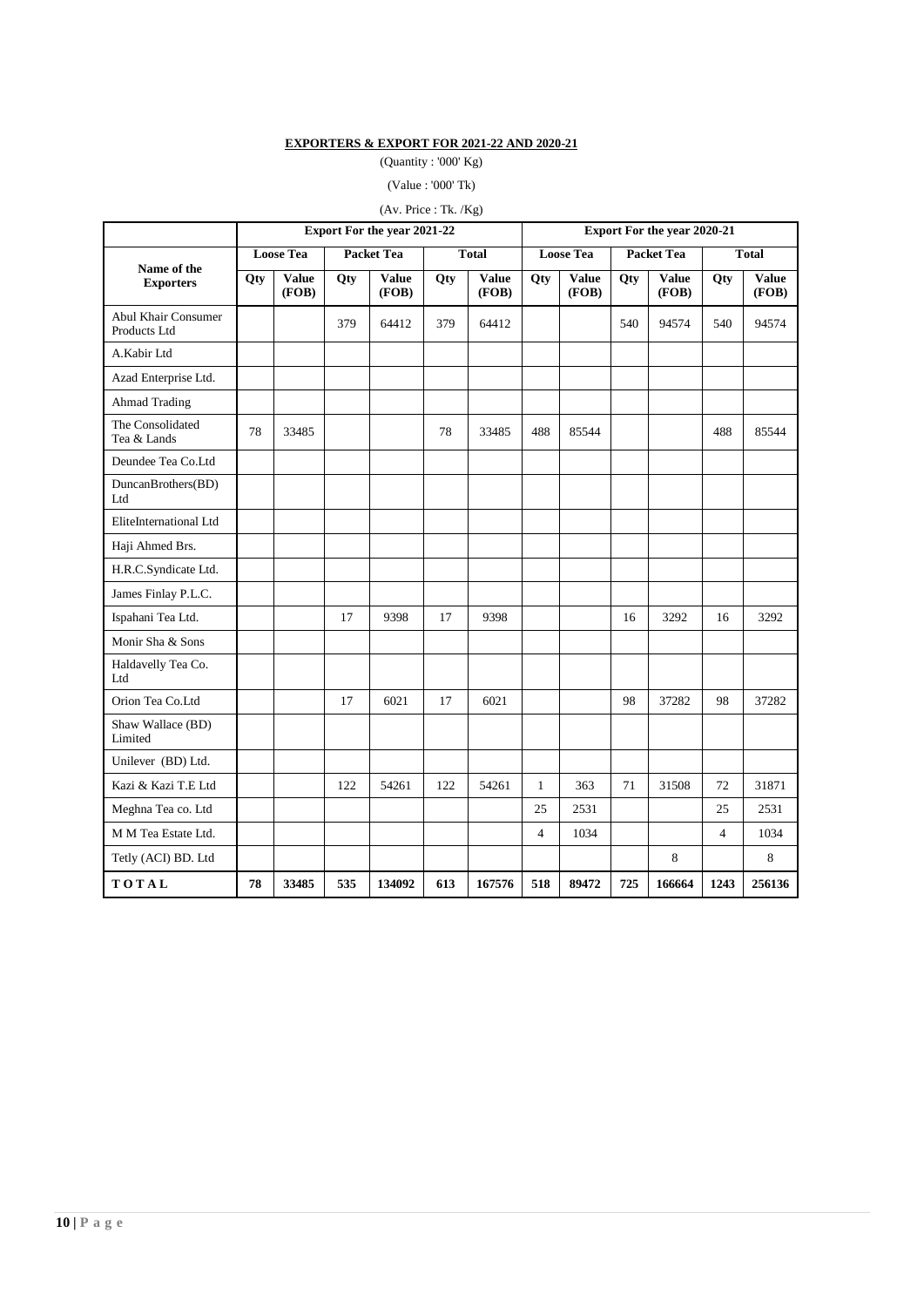### **ANNUAL EXPORT**

(Quantity : '000' Kg)

(Value : 'US \$')

(Av. Price : ' $\rm US$   $\$/$   $\rm Kg')$ 

|                                                       |            | <b>LOOSE TEA</b>                                   |                                                         |            | <b>VALUE ADDED TEA</b>               |                                           | <b>TOTAL</b> |                                      |                                                |  |
|-------------------------------------------------------|------------|----------------------------------------------------|---------------------------------------------------------|------------|--------------------------------------|-------------------------------------------|--------------|--------------------------------------|------------------------------------------------|--|
| <b>Financial</b><br>Year<br>$(\text{July -}$<br>June) | <b>QTY</b> | <b>AV.PRICE</b><br><b>PER</b><br><b>KG.(US \$)</b> | <b>VALUE(IN</b><br><b>THOUSAND</b><br>(S <sup>s</sup> ) | <b>QTY</b> | <b>AV.PRICE</b><br>PER KG<br>(US \$) | VALUE(IN<br>THOUSAN)<br>(S <sup>s</sup> ) | <b>QTY</b>   | <b>AV.PRICE</b><br>PER KG<br>(US \$) | <b>VALUE(IN</b><br><b>THOUSAND</b><br>$US$ \$) |  |
| 2001-02                                               | 13,150     | 1.17                                               | 15,402                                                  | 652        | 1.63                                 | 1,066                                     | 13,802       | 1.19                                 | 16,468                                         |  |
| 2002-03                                               | 11.193     | 1.19                                               | 13,270                                                  | 973        | 1.84                                 | 1,792                                     | 12,166       | 1.24                                 | 15,062                                         |  |
| 2003-04                                               | 12,023     | 1.2                                                | 14,471                                                  | 437        | 2.22                                 | 968                                       | 12,460       | 1.24                                 | 15.439                                         |  |
| 2004-05                                               | 12.019     | 1.24                                               | 14.844                                                  | 337        | 2.15                                 | 725                                       | 12,356       | 1.26                                 | 15,569                                         |  |
| 2005-06                                               | 8,637      | 1.25                                               | 10,827                                                  | 385        | 2.13                                 | 822                                       | 9,022        | 1.29                                 | 11,649                                         |  |
| 2006-07                                               | 4,350      | 1.18                                               | 5,115                                                   | 478        | 2.3                                  | 1,101                                     | 4,828        | 1.29                                 | 6,216                                          |  |
| 2007-08                                               | 10,299     | 1.3                                                | 13,350                                                  | 499        | 2.37                                 | 1,183                                     | 10,798       | 1.35                                 | 14,533                                         |  |
| 2008-09                                               | 5,822      | 1.87                                               | 10,871                                                  | 329        | 2.59                                 | 852                                       | 6,151        | 1.91                                 | 11,723                                         |  |
| 2009-10                                               | 1,777      | 2.18                                               | 3,879                                                   | 300        | 3.02                                 | 906                                       | 2,077        | 2.30                                 | 4,785                                          |  |
| 2010-11                                               | 963        | 1.88                                               | 1,827                                                   | 197        | 3.77                                 | 742                                       | 1,160        | 2.21                                 | 2,569                                          |  |
| 2011-12                                               | 1,495      | 1.61                                               | 2,414                                                   | 116        | 3.44                                 | 399                                       | 1,611        | 1.75                                 | 2,813                                          |  |
| 2012-13                                               | 620        | 2.24                                               | 1,388                                                   | 232        | 2.84                                 | 658                                       | 852          | 2.40                                 | 2.046                                          |  |
| $2013 - 14$                                           | 1,542      | 1.37                                               | 2,113                                                   | 224        | 3.37                                 | 754                                       | 1,766        | 1.62                                 | 2,867                                          |  |
| $2014 - 15$                                           | 1,334      | 1.41                                               | 1,892                                                   | 79         | 3.33                                 | 263                                       | 1,413        | 1.53                                 | 2,155                                          |  |
| 2015-16                                               | 38         | 3.71                                               | 141                                                     | 438        | 3.24                                 | 1419                                      | 476          | 3.28                                 | 1560                                           |  |
| 2016-17                                               | 2164       | 1.70                                               | 3688                                                    | 156        | 3.21                                 | 501                                       | 2,320        | 1.81                                 | 4189                                           |  |
| 2017-18                                               | 279        | 2.11                                               | 589                                                     | 501        | 3.38                                 | 1691                                      | 780          | 2.92                                 | 2280                                           |  |
| 2018-19                                               | $\Omega$   | $\Omega$                                           | $\theta$                                                | 636        | 3.87                                 | 2461                                      | 636          | 3.87                                 | 2461                                           |  |
| 2019-20                                               | 266        | 1.22                                               | 325                                                     | 870        | 2.90                                 | 2522                                      | 1136         | 2.51                                 | 2847                                           |  |
| 2020-21                                               | 518        | 2.04                                               | 1056                                                    | 725        | 2.71                                 | 1967                                      | 1243         | 2.43                                 | 3023                                           |  |
| $\overline{2021-22}$                                  | 78         | 5.02                                               | 390                                                     | 535        | 2.91                                 | 1559                                      | 613          | 3.18                                 | 1949                                           |  |

**up to April,** 

**2022**